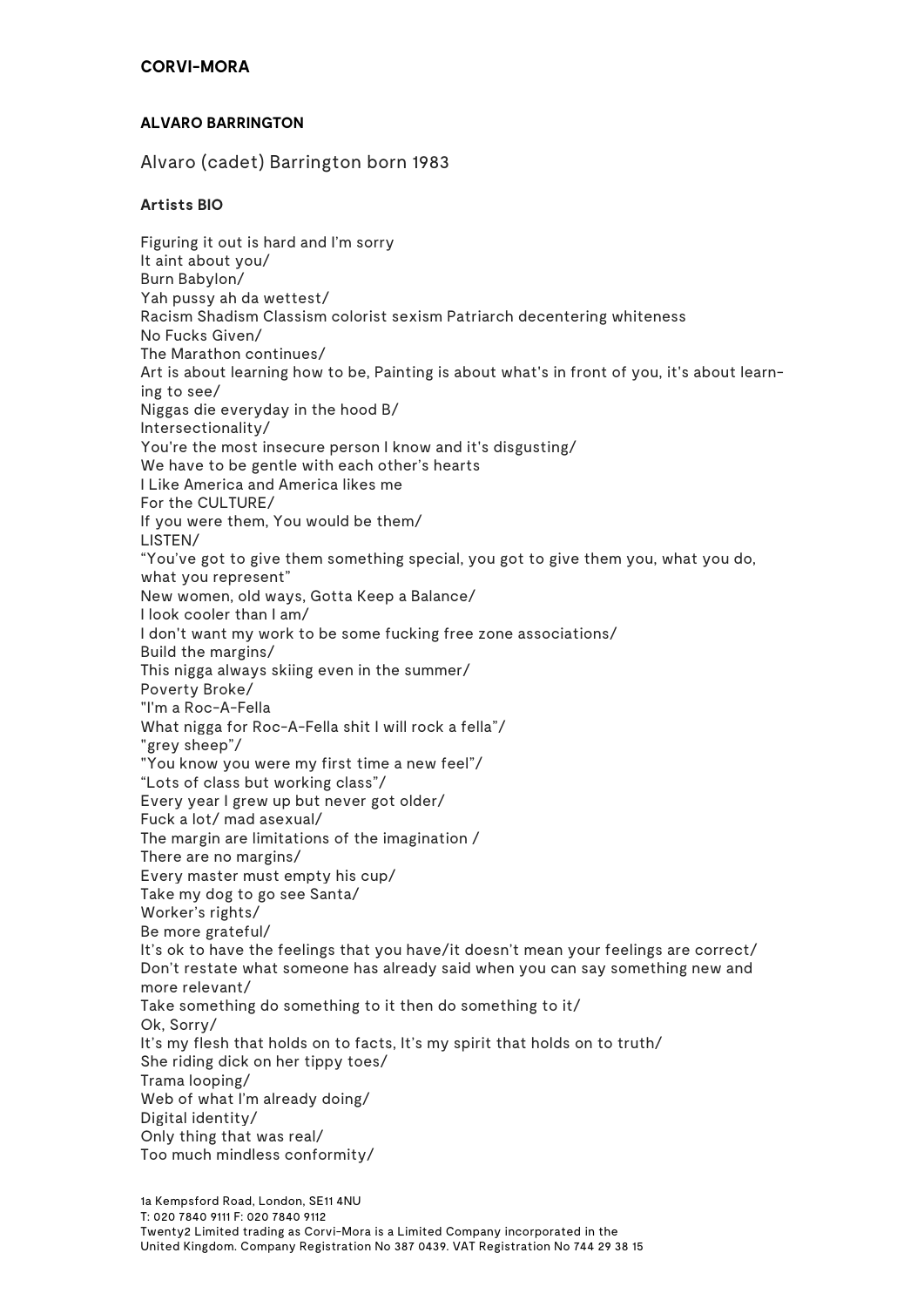#### **CORVI-MORA**

Live your truth Black people who love black people Who are you talking too Sorry if I made you feel less than who you are/ a little insecure a civilian Bummy Jack Swear by the moment Centering identifies Consider the source Emotional thirst-trap Long journey not a lot of time Borderless experience Ima shine Anti-social extrovert I'm from the far side of a small island Wanna feel the thrust wanna feel the texture Not really into small talk but always want a deep conversation Biggest turn on real empathy not this pseudo cultural capitalist woke that people exercise now a days/ empathy that requires real listening and imagination around someone else's lived experience. Everything I experience is real Sometimes the safest place I feel is sleeping on the streets Latisha harlin It's your job Consider the source Wish we grew up on the same advice Arbitrary geopolitical cousins fight political identity I get it Annd I hope I don't lose IT Do you trust me Why are white people always asking black people to hold black people accountable through punishment and very comfortable forgiving white people for far worst Possibilities simplicity reduction Social fabric Till this day More conscious of the way we raise our daughters **SHUTDAFUCKUP** Keep ur dick in ur pants I believe in ENRRGY You have time Freedom/unfreedom Using networks Backshot show me weh u got People who say purple cause they want to argue red but you said blue Future part looping in between Things we know, we know we don't know, and things we don't know that we don't know I don't rob and steal I could taste my eyes Believe in ur future self Absent minded but think about everything venerability versus desperation The universe has no north -A world of opinions based on privileges or hurts -They said I was crippled so I said fuck it found my own path (build them stairs) -I wonder if Iran is going to attack during Election Day -Successful black men with average white women White women with a fat ass -When you have tension over ANYTHING an argument can come over anything -I think about death everyday I think about it as a reminder to live

1a Kempsford Road, London, SE11 4NU T: 020 7840 9111 F: 020 7840 9112 Twenty2 Limited trading as Corvi-Mora is a Limited Company incorporated in the United Kingdom. Company Registration No 387 0439. VAT Registration No 744 29 38 15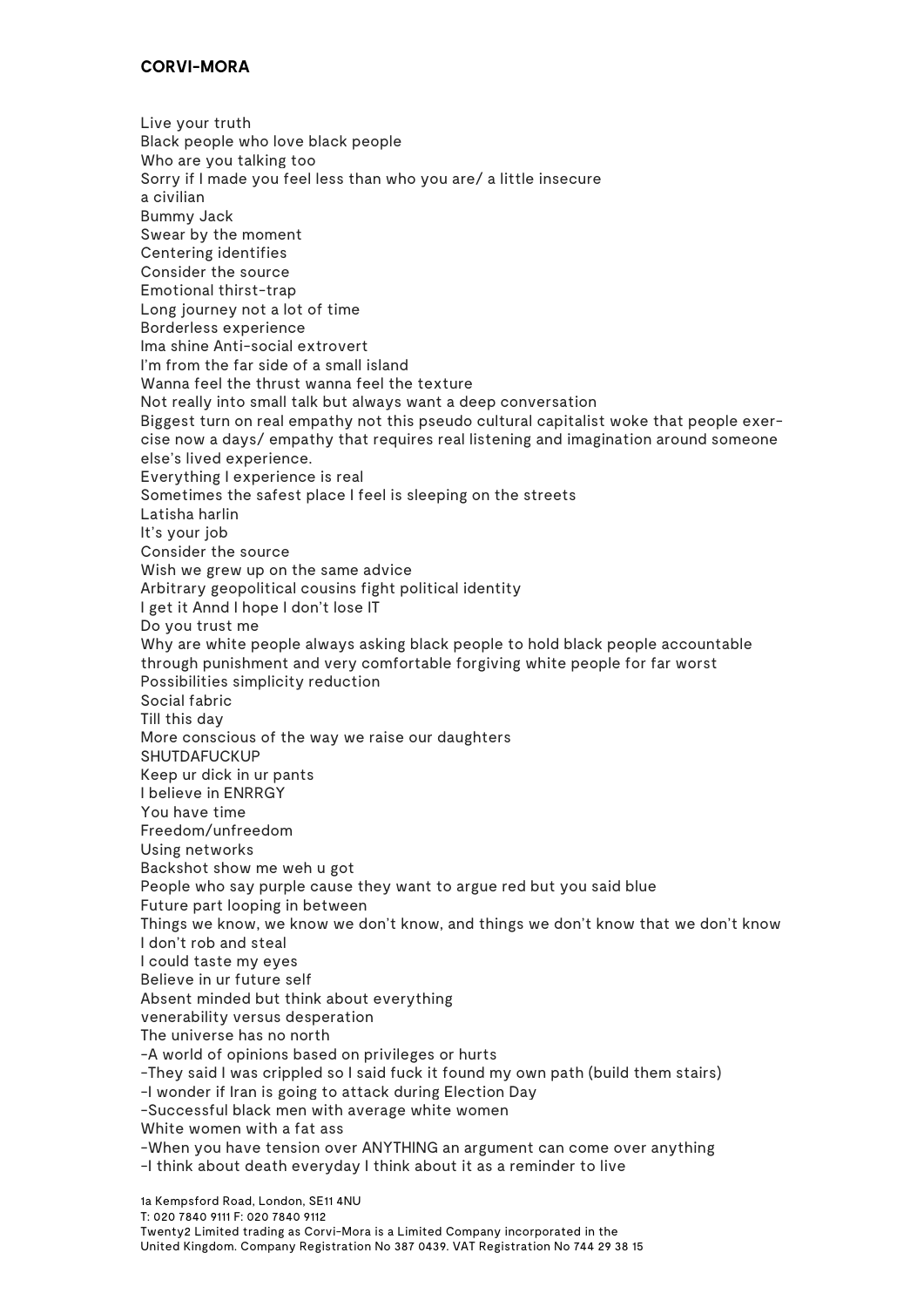### **CORVI-MORA**

-Dark oppression vs black oppression Willing vs wanting -White middle upper middle class women who advocate for socialism and imagination against capitalism is black men making money but never speak to their fathers who rally against the death tax I rather fail on my ideas than succeed on someone else I love that shit too much for you to not care I can indentify her by she bumsy It's impossible being a human being Artist or brand When something's a problem it just means you not looking at the truths and the opportunities Fake outrage We trigger each others demons We've become used to the suffering of others I dont Inherit beef The fox knows many things and the hedgehog knows one big thing.... his big idea is that he knew he would have many ideas Academic Object painters Conviction/ consensus Coons are negroes who choose white approval over black advancements Virtue signaling Houseless people The purpose of a system is what it does... Dont fault people for the incentives that form them growth as oppose to assembly Take sense out of nonesense Whats understood never has to be explained Sorry to state the obvious I knew i could give more if i felt protected Everything you've done ends up being training for what you are doing Life liberty and justice black people we still fighting for life big mad Them a real asshole Dont let your enemy tell you who your enemy is Familiarity as information Digital communications Ideology is the mechanism that harmonize the principles that you want to think you hold and what advances your material interest You ask me what time it is and I tell you how to make a watch I hate when People cant decenter themselves while listening One you understand the way broadly you can see it in everything May you realize your divinity in this lifetime Performative blackness for white gaze America snakes of America Puppets without a string K-Shaped recovery Wet Ass Pussy Kings disease Systemic white guilt I wish i could save ya Put my dick pon uah lipstick dna memory You're better than what i was ready for What good is worrying about your beard if your head is about to be taken off Digital fatigue Black like having your cousin back